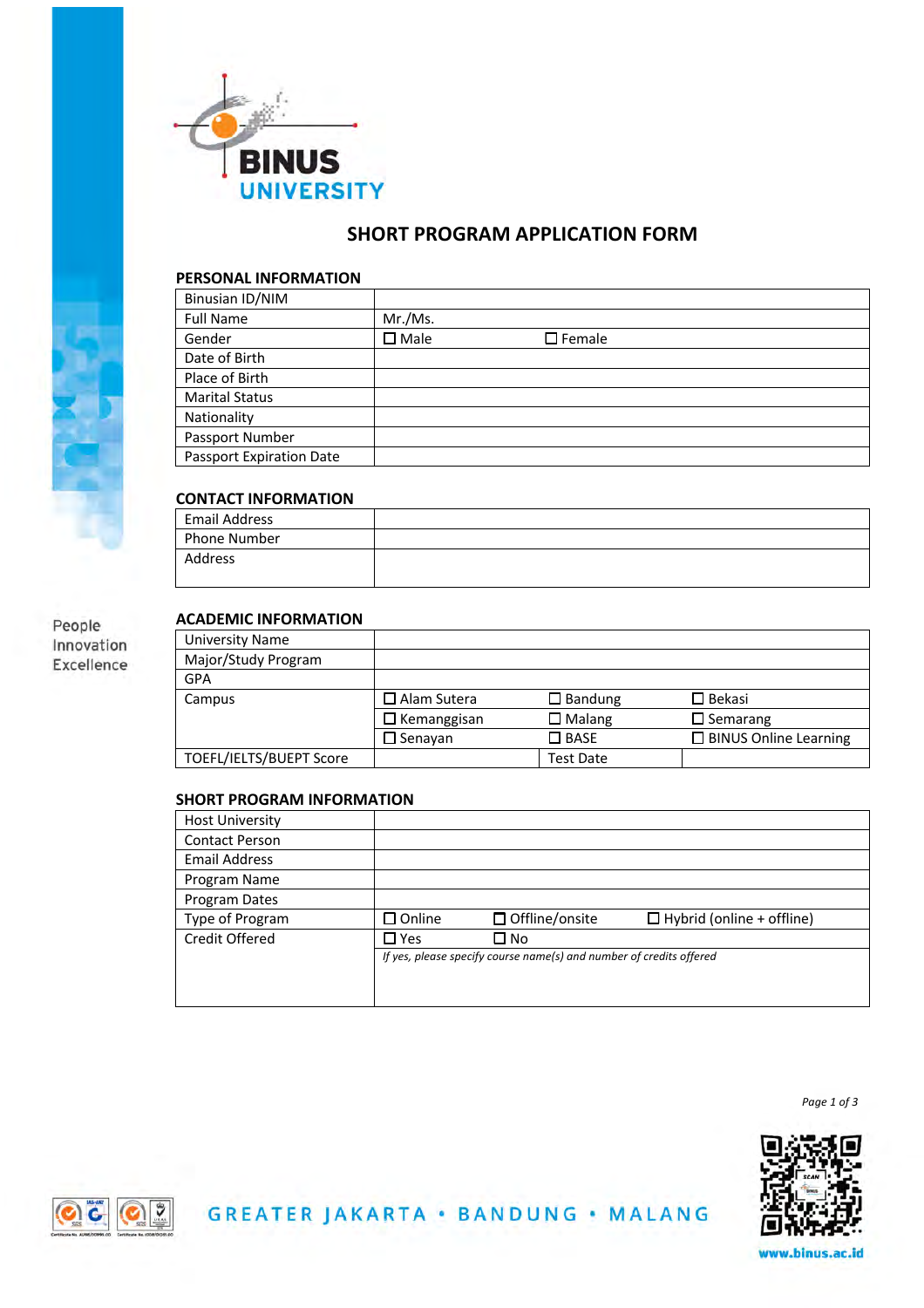

## **EMERGENCY CONTACT INFORMATION**

| <b>Full Name</b> | Mr./Mrs./Ms. |
|------------------|--------------|
| Relationship     |              |
| Email Address    |              |
| Phone Number     |              |
| Address          |              |

#### **PERSONAL STATEMENTS**

| Why do you want to            |  |
|-------------------------------|--|
| participate in this program?  |  |
| (Minimum of 100 words)        |  |
|                               |  |
|                               |  |
|                               |  |
|                               |  |
|                               |  |
|                               |  |
|                               |  |
|                               |  |
|                               |  |
|                               |  |
|                               |  |
| What do you expect from       |  |
| this program? (Minimum of 100 |  |
| words)                        |  |
|                               |  |
|                               |  |
|                               |  |
|                               |  |
|                               |  |
|                               |  |
|                               |  |
|                               |  |
|                               |  |
|                               |  |
|                               |  |

#### **REQUIRED DOCUMENTS** *(Only Applied for Onsite or Hybrid Program)*

Please attach copy of these documents together with this Application Form:

- Binusian Card, KTP, and the front page of passport;
- Academic Transcript (if required by host university or program organizer);
- TOEFL, IELTS, or BUEPT certificate;
- Other language proficiency certificate (if required by host university).

#### **APPLICANT'S DECLARATION**

I certify that my statements on the Short Program Application Form are true, complete, and correct to the best of my knowledge.

*Page 2 of 3*





People Innovation Excellence